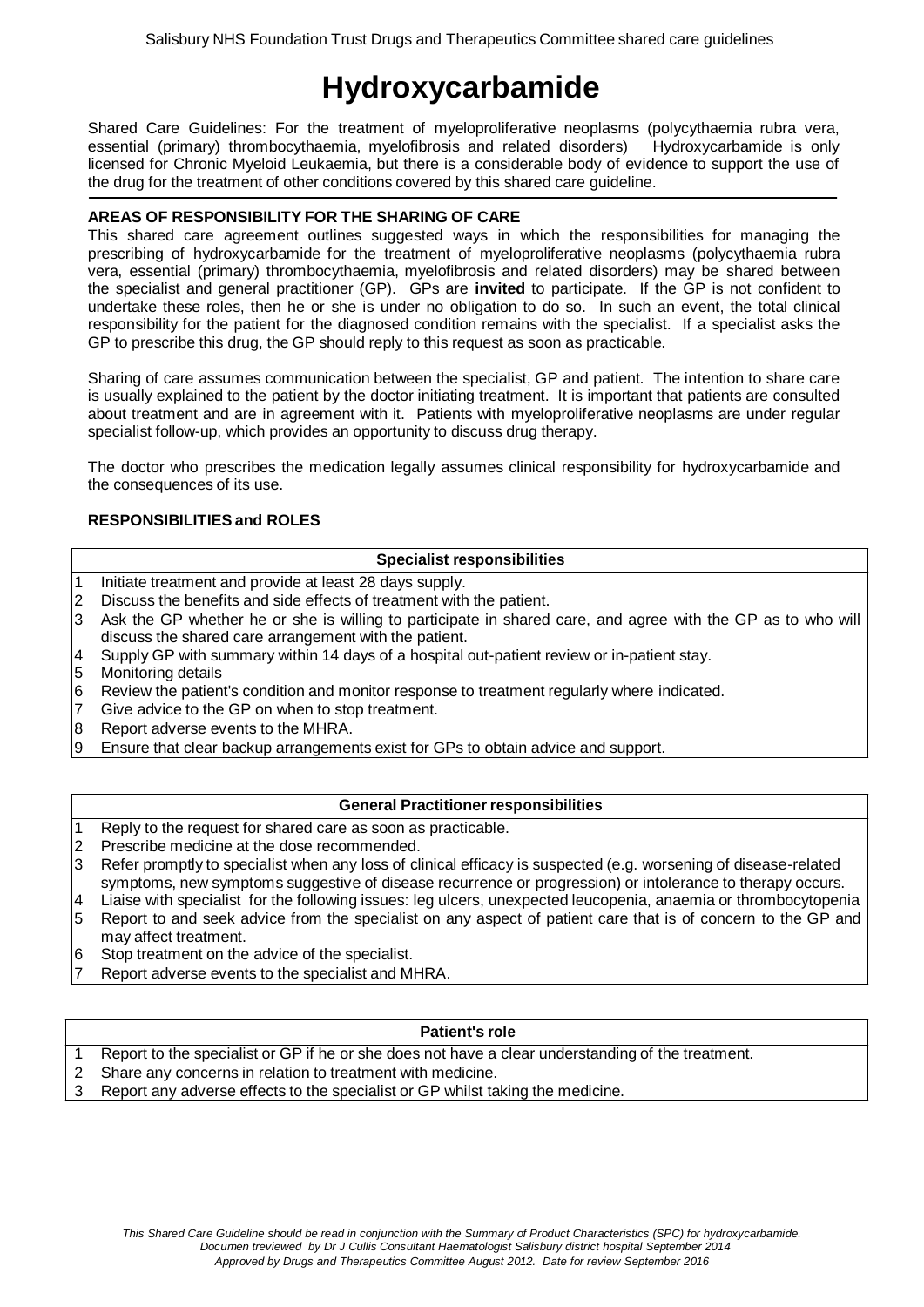| Contact details                                                                  | Telephone No.                                    | Bleep:                                  | Fax:         | Email address:                                                                                                                                      |
|----------------------------------------------------------------------------------|--------------------------------------------------|-----------------------------------------|--------------|-----------------------------------------------------------------------------------------------------------------------------------------------------|
| Dr Jonathan Cullis<br>Dr Tamara Everington<br>Dr Effie Grand<br>Dr Louise Fraser | 336262<br>01722<br>extension 4043 or<br>2066     | <b>Bleep</b><br>via<br>switch-<br>board | 01722 333933 | jonathan.cullis@salisbury.nhs.uk<br>tamara.everington@salisbury.nhs.<br><u>uk</u><br>effie.grand@salisbury.nhs.uk<br>louise.fraser@salisbury.nhs.uk |
| <b>Hospital Pharmacy Dept:</b>                                                   | 01722<br>336262<br>extension 4268                | N/A                                     | 01722 333133 | N/A                                                                                                                                                 |
| Debra Robertson, Pharmacist                                                      | 01722<br>336262<br>4443<br>extensions<br>or 4275 | 1110                                    | 01722 333133 | debra.robertson@salisbury.nhs.uk                                                                                                                    |

#### **BACK-UP ADVICE AND SUPPORT**

## **SUPPORTING INFORMATION**

#### **Summary of condition and licensed indications.**

Hydroxycarbamide is used to treat patients with active myeloproliferative neoplasms (polycythaemia rubra vera, essential thrombocythaemia or myelofibrosis) or chronic myeloid/granulocytic leukaemia and selected cases of myeloid leukaemia. It is only licensed to treat chronic myeloid leukaemia, but is very rarely used in this condition since the advent of imatininb.

**Another preparation of Hydroxycarbamide (Siklos) is also licensed for treatment of sickle cell disease: this product is 10x more expensive than other preparations of hydroxycarbamide and only comes as 1000mg and 100mg size tablets. THIS PREPARATION SHOULD NOT BE PRESCRIBED TO PATIENTS WITH MYELOPROLIFERATIVE NEOPLASMS DUE TO EXPENSE AND POSSIBLE CONFUSION OVER TABLET SIZE.**

In order to reduce the likelihood of prescribing an incorrect product please consider setting an alert on the patient record to indicate that this patient should only receive hydroxycarbamide 500 mg capsules

#### **Treatment Aims (Therapeutic plan)**

Hydroxycarbamide is cytotoxic and works by reducing cellular proliferation in the bone marrow. The aims of hydroxycarbamide therapy are the control of blood count and associated clinical abnormalities in patients with myeloproliferative neoplasms e.g. in polycythaemia reduction of elevated haematocrit, in thrombocythaemia control of platelet count and in myelofibrosis reduction in spleen size. Normalising the blood count will limit/abolish symptoms associated with the condition and will reduce the risk of complications associated with the disorder.

The advantage of the shared care agreement will be shorter waits for patients attending hospital for outpatient appointments, reduced likelihood of patient running out of tablets e.g. when clinic appointments are rearranged, and possibly better awareness of any possible non-compliance.

#### **Treatment Schedule (including dosage and administration)**

Hydroxycarbamide is prescribed in a variable dose. The required dose for an individual may vary between 2g to 21g per week, with most requiring around 5-10g per week. Hydroxycarbamide is best taken as a single dose by mouth but can be divided if convenient and possible. Dosage may be daily or on selected days each week. The drug is available as 500mg capsules.

Treatment is initiated by the Consultant Haematologist. Under his/her supervision the condition is stabilised; patients will then require a maintenance dose of hydroxycarbamide in the majority of cases. Stabilisation is undertaken by the Consultant Haematologist and his/her clinical team through clinics/day ward attendances, and dose changes or interruptions to treatment will be communicated at each visit to the General Practitioner. The patients will continue to attend the Haematology clinics for blood tests and monitoring of their condition whilst on the drug, although for suitable patients, a shared care agreement opens up the possibility of telephone consultations.

## **Contra-indications**

- Marked leucopenia (<2.5 x 10<sup>9</sup>/L), thrombocytopenia (<100 x 10<sup>9</sup>/L), or severe anaemia and those who have previously shown hypersensitivity to hydroxycarbamide
- Pregnancy

#### **Cautions**